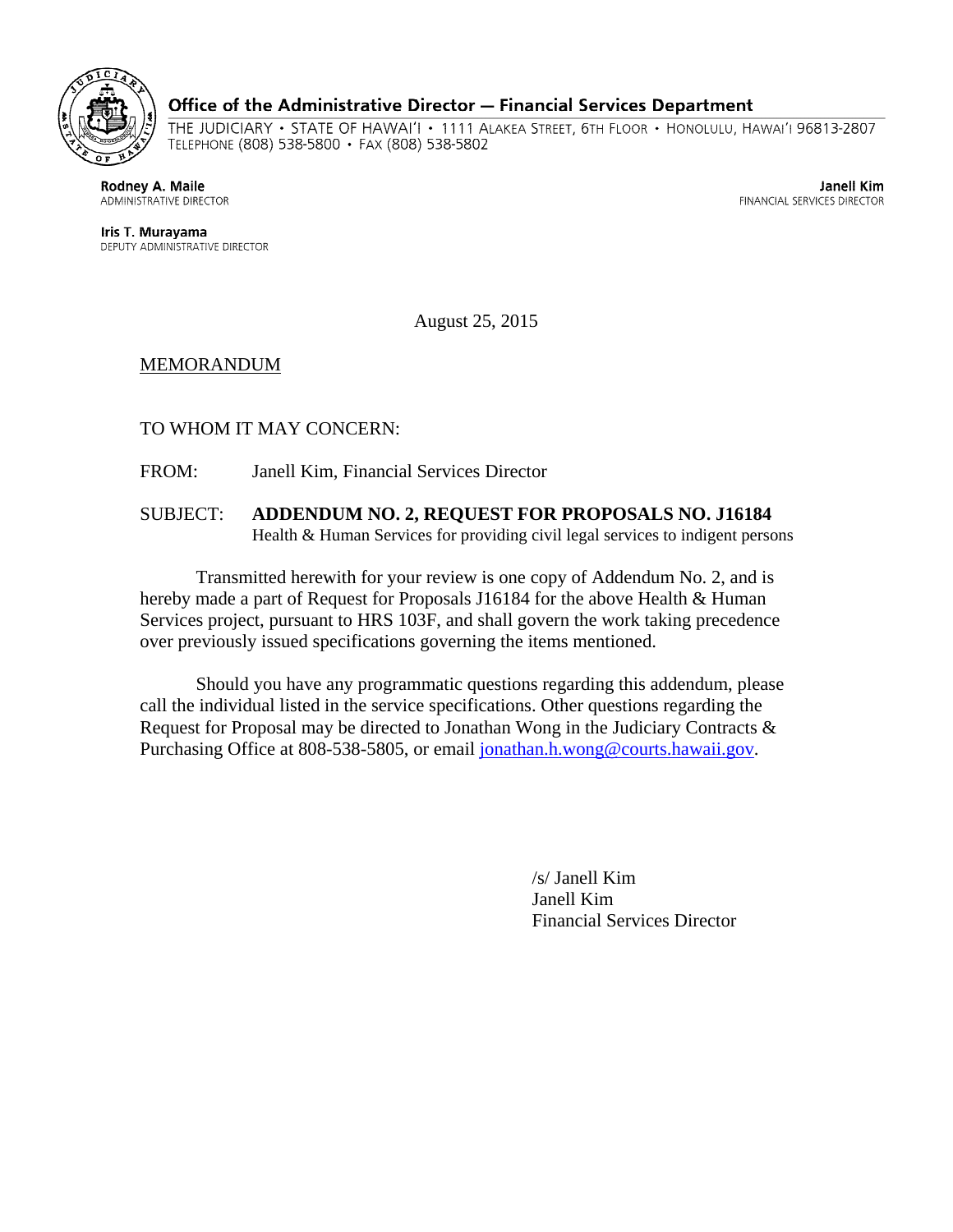# **ADDENDUM NO. 2**

# **REQUEST FOR PROPOSALS NO. J16184**

 Health & Human Services for providing civil legal services to indigent persons for the Period October 1, 2015 – June 30, 2016 The Judiciary, State of Hawaii

 The item listed hereunder are hereby made a part of Request for Proposals No. J16184 for the above Health & Human Services project, and shall govern the work taking precedence over previously issued specifications governing the items mentioned.

# **Question submitted relating to RFP J16184, with Judiciary Responses:**

## **Section 1**

- *Q1: Section 1.8.4.4 ‐ Is a wage certificate required?*
- R1: A wage certificate is not required for RFP J16184
- Q2: Section 1.8.7 Should a copy of the Proposal Application page be submitted in hard copy if  *submitting CD's?*
- R2: Yes. A copy of the Proposal Application page should be submitted in hard copy if submitting CD's.

#### **Section 2**

- *Q3: Section 2.2.3 ‐ A single proposal only? May it be scaled?*
- R3: Yes, single proposal only. RFP Section 2.2.3 states, "Applicants may submit scalable proposals as described in Section 2.1.4. Applicants who submit scalable proposals shall combine all proposals into one proposal (combined proposal). A combined proposal shall clearly state that multiple scalable proposals are being submitted and shall clearly delineate each separate proposal".
- Q4: Section 2.3.2.1 Are Criminal History checks needed for attorneys? Is it good enough that the attorney is in good standing with the Bar Assoc. to satisfy the sex offender check?
- R4: The "good standing" requirement is sufficient since attorneys have to report convictions when renewing their licenses each year.
- Q5: Section 2.3.2.4 Are the Performance and Output Measurement tables required to be  *completed?*
- output measures. Applicants shall also utilize measurement tools by which R5**:** Yes, applicants shall maintain a record of all clients served and services provided for

ADDENDUM NO. 2